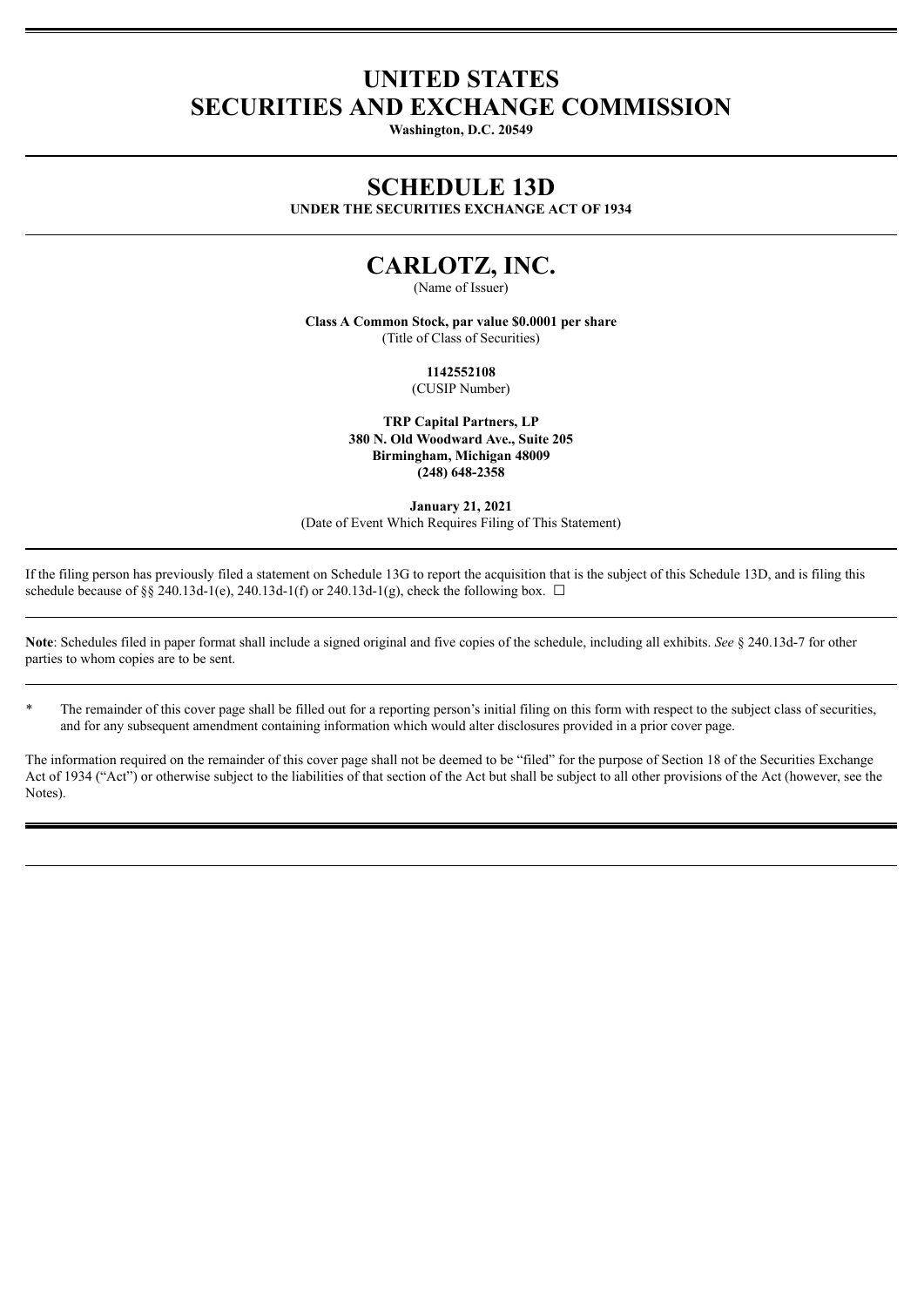## CUSIP No. 1142552108

| 1.                | Name of Reporting Person                                                                      |                  |                                   |  |  |  |
|-------------------|-----------------------------------------------------------------------------------------------|------------------|-----------------------------------|--|--|--|
|                   | TRP Capital Partners, LP                                                                      |                  |                                   |  |  |  |
| $\overline{2}$ .  | Check the Appropriate Box if a Member of a Group<br>$(a) \boxtimes$<br>$(b)$ $\square$        |                  |                                   |  |  |  |
| 3 <sub>1</sub>    | <b>SEC Use Only</b>                                                                           |                  |                                   |  |  |  |
| 4.                | Source of Funds                                                                               |                  |                                   |  |  |  |
| $\overline{5}$ .  | WC<br>Check if Disclosure of Legal Proceedings Is Required Pursuant to Items $2(d)$ or $2(e)$ |                  |                                   |  |  |  |
|                   |                                                                                               |                  |                                   |  |  |  |
|                   | П<br>Citizenship or Place of Organization                                                     |                  |                                   |  |  |  |
| 6.                |                                                                                               |                  |                                   |  |  |  |
|                   | Delaware                                                                                      |                  |                                   |  |  |  |
|                   |                                                                                               | $\overline{7}$ . | Sole Voting Power<br>$\mathbf{0}$ |  |  |  |
|                   | Number of                                                                                     |                  |                                   |  |  |  |
|                   | <b>Shares</b><br>Beneficially                                                                 | 8.               | <b>Shared Voting Power</b>        |  |  |  |
|                   | Owned by                                                                                      |                  | 21,739,678                        |  |  |  |
|                   | Each<br>Reporting                                                                             | 9.               | Sole Dispositive Power            |  |  |  |
|                   | Person                                                                                        |                  | $\theta$                          |  |  |  |
|                   | With                                                                                          | 10.              | Shared Dispositive Power          |  |  |  |
|                   |                                                                                               |                  | 21,739,678                        |  |  |  |
| 11.               | Aggregate Amount Beneficially Owned by Each Reporting Person                                  |                  |                                   |  |  |  |
|                   | 21,739,678                                                                                    |                  |                                   |  |  |  |
| $\overline{12}$ . | Check if the Aggregate Amount in Row (11) Excludes Certain Shares                             |                  |                                   |  |  |  |
|                   | $\Box$                                                                                        |                  |                                   |  |  |  |
| 13.               | Percent of Class Represented by Amount in Row (11)                                            |                  |                                   |  |  |  |
|                   | 19.1%                                                                                         |                  |                                   |  |  |  |
| $\overline{14}$ . | Type of Reporting Person                                                                      |                  |                                   |  |  |  |
|                   | PN                                                                                            |                  |                                   |  |  |  |
|                   |                                                                                               |                  |                                   |  |  |  |
|                   |                                                                                               |                  |                                   |  |  |  |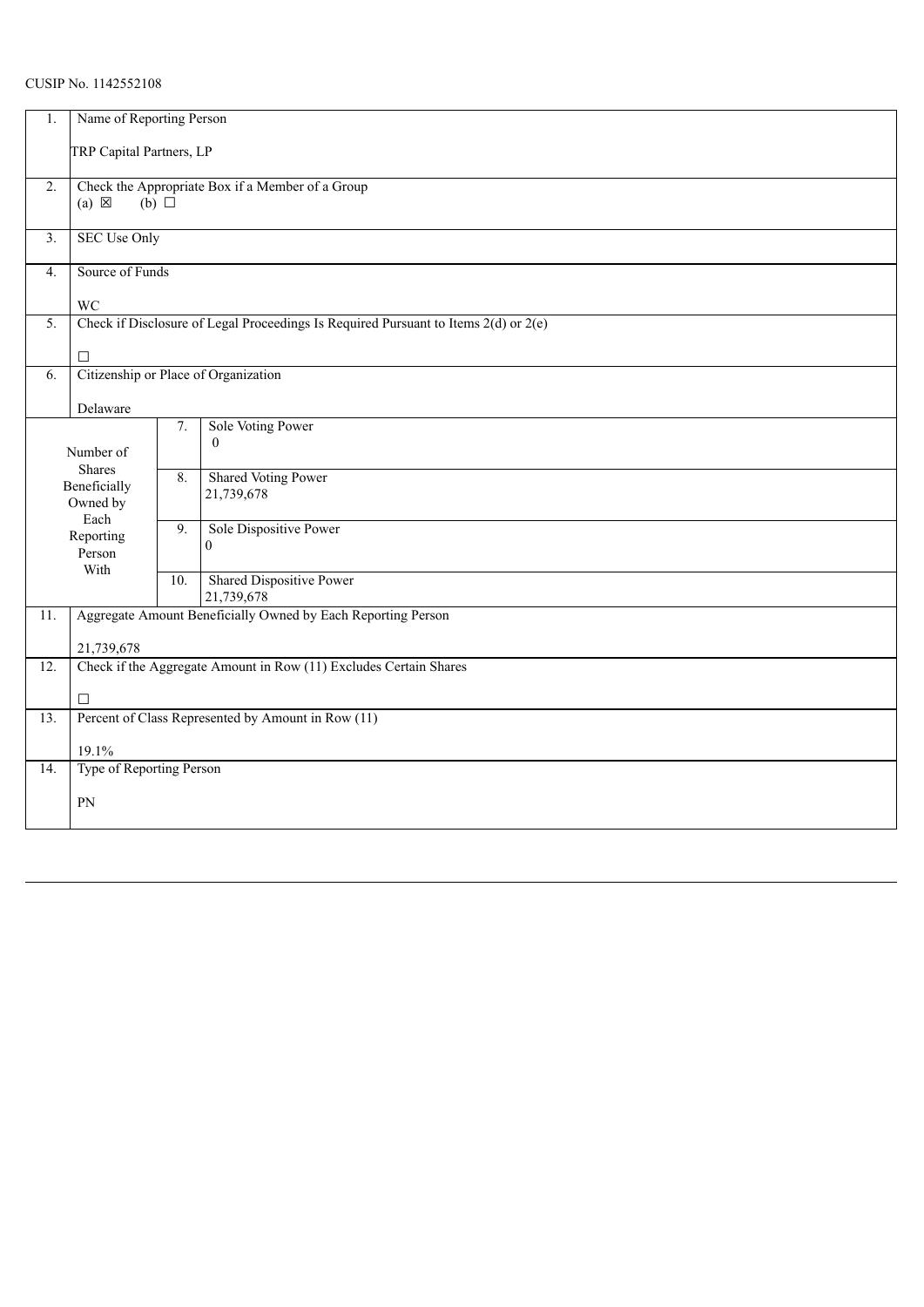| 1.                | Name of Reporting Person                                                                |                                    |                                      |  |  |  |  |  |
|-------------------|-----------------------------------------------------------------------------------------|------------------------------------|--------------------------------------|--|--|--|--|--|
|                   | TRP Capital Management, LLC                                                             |                                    |                                      |  |  |  |  |  |
| 2.                | Check the Appropriate Box if a Member of a Group                                        |                                    |                                      |  |  |  |  |  |
|                   |                                                                                         | $(a) \boxtimes$<br>$(b)$ $\square$ |                                      |  |  |  |  |  |
| $\overline{3}$ .  | <b>SEC Use Only</b>                                                                     |                                    |                                      |  |  |  |  |  |
| 4.                | Source of Funds                                                                         |                                    |                                      |  |  |  |  |  |
|                   | WC                                                                                      |                                    |                                      |  |  |  |  |  |
| 5.                | Check if Disclosure of Legal Proceedings Is Required Pursuant to Items $2(d)$ or $2(e)$ |                                    |                                      |  |  |  |  |  |
|                   | $\Box$                                                                                  |                                    |                                      |  |  |  |  |  |
| 6.                |                                                                                         |                                    | Citizenship or Place of Organization |  |  |  |  |  |
|                   | Delaware                                                                                |                                    |                                      |  |  |  |  |  |
|                   |                                                                                         | 7.                                 | Sole Voting Power<br>$\theta$        |  |  |  |  |  |
|                   | Number of                                                                               |                                    |                                      |  |  |  |  |  |
|                   | <b>Shares</b><br>Beneficially                                                           | 8.                                 | <b>Shared Voting Power</b>           |  |  |  |  |  |
|                   | Owned by                                                                                |                                    | 21,739,678                           |  |  |  |  |  |
|                   | Each<br>Reporting                                                                       | 9.                                 | Sole Dispositive Power               |  |  |  |  |  |
|                   | Person                                                                                  |                                    | $\overline{0}$                       |  |  |  |  |  |
|                   | With                                                                                    | 10.                                | <b>Shared Dispositive Power</b>      |  |  |  |  |  |
|                   |                                                                                         |                                    | 21,739,678                           |  |  |  |  |  |
| 11.               | Aggregate Amount Beneficially Owned by Each Reporting Person                            |                                    |                                      |  |  |  |  |  |
|                   | 21,739,678                                                                              |                                    |                                      |  |  |  |  |  |
| 12.               | Check if the Aggregate Amount in Row (11) Excludes Certain Shares                       |                                    |                                      |  |  |  |  |  |
|                   | $\Box$                                                                                  |                                    |                                      |  |  |  |  |  |
| $\overline{13}$ . | Percent of Class Represented by Amount in Row (11)                                      |                                    |                                      |  |  |  |  |  |
|                   | 19.1%                                                                                   |                                    |                                      |  |  |  |  |  |
| 14.               | Type of Reporting Person                                                                |                                    |                                      |  |  |  |  |  |
|                   | O <sub>O</sub>                                                                          |                                    |                                      |  |  |  |  |  |
|                   |                                                                                         |                                    |                                      |  |  |  |  |  |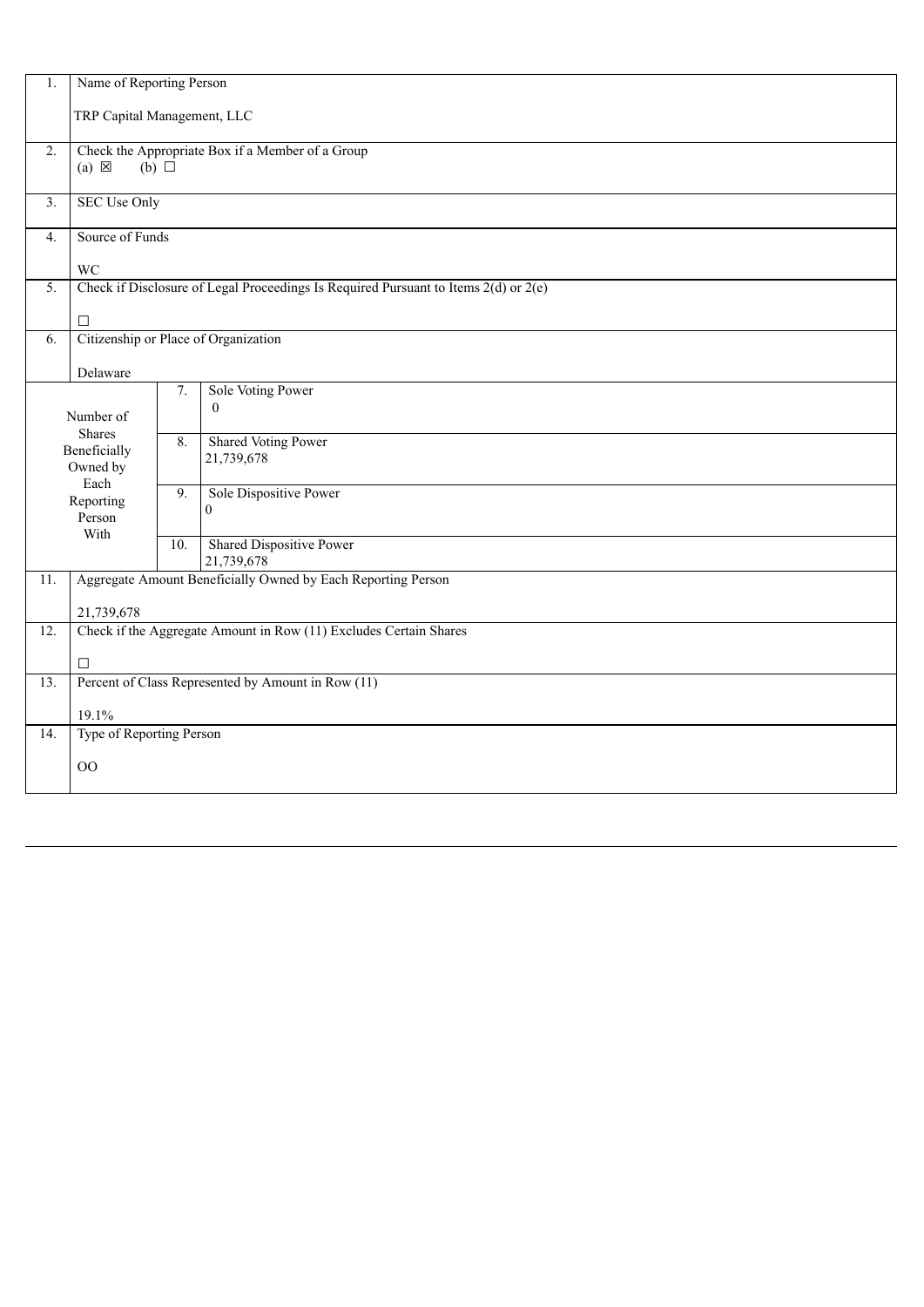#### **Item 1. Security and Issuer**

This statement on Schedule 13D (the "Schedule 13D") relates to the Class A common stock, par value \$0.0001 per share (the "Class A common stock"), of CarLotz, Inc., f/k/a Acamar Partners Acquisition Corp. (the "Issuer"). The principal executive offices of the Issuer are located at 611 Bainbridge Street, Suite 100, Richmond, Virginia 23224.

#### **Item 2. Identity and Background**

(a) This Schedule 13D is being filed jointly by TRP Capital Partners, LP, a Delaware limited partnership ("TRP") and TRP Capital Management, LLC, a Delaware limited liability company ("TRP Capital" and together with TRP, the "Reporting Persons").

TRP Capital is the general partner of TRP. Each of David R. Mitchell, Steven G. Carrel, Michael A. DiRienzo and James A. Hislop shares voting and investment power over the securities of the Issuer held by the Reporting Persons. TRP Capital and each of Messrs. Mitchell, Carrel, DiRienzo and Hislop may be deemed to own all of shares of Class A common stock held by the Reporting Persons. Each of TRP Capital and Messrs. Mitchell, Carrel, DiRienzo and Hislop disclaim beneficial ownership of such shares except to the extent of their pecuniary interest therein.

The Reporting Persons have entered into a Joint Filing Agreement, dated February 1, 2021, pursuant to which the Reporting Persons have agreed to file this Schedule 13D jointly in accordance with the provisions of Rule  $13d-1(k)(1)$  promulgated under the Act.

(b) The principal business address of the Reporting Persons is 380 N. Old Woodward Ave., Suite 205, Birmingham, Michigan 48009.

(c) Each of the Reporting Persons is principally engaged in the business of investment in securities. Messrs. Mitchell, Carrel, DiRienzo and Hislop are Managing Directors of TRP.

(d) During the last five years, none of the Reporting Persons or Messrs. Mitchell, Carrel, DiRienzo or Hislop have been convicted in a criminal proceeding (excluding traffic violations or similar misdemeanors).

(e) During the last five years, none of the Reporting Persons or Messrs. Mitchell, Carrel, DiRienzo or Hislop have been a party to a civil proceeding of a judicial or administrative body of competent jurisdiction and as a result of such proceeding was or is subject to a judgment, decree or final order enjoining future violations of, or prohibiting or mandating activities subject to, federal or state securities laws or finding any violation with respect to such laws.

(f) The Reporting Persons are organized under the laws of the State of Delaware. Messrs. Mitchell, Carrel, DiRienzo and Hislop are citizens of the United **States**.

#### **Item 3. Source and Amount of Funds or Other Consideration**

On January 21, 2021 (the "Closing Date"), the Issuer consummated the previously announced business combination pursuant to that certain Agreement and Plan of Merger, dated as of October 21, 2020 (as amended by Amendment No. 1, dated December 16, 2020, the "Merger Agreement"), by and among CarLotz Group, Inc., f/k/a CarLotz, Inc. ("Former CarLotz"), the Issuer and Acamar Partners Sub, Inc. ("Merger Sub"). Pursuant to the terms of the Merger Agreement, Merger Sub merged (the "Merger") with and into Former CarLotz, with Former CarLotz surviving the merger as a wholly owned subsidiary of the Issuer.

Pursuant to the Merger Agreement, each share of Former CarLotz preferred stock was converted into \$23.1235 in cash, 10.1927 shares of Class A common stock and a contingent and non-assignable right to an additional 1.1242 shares of Class A common stock ("Earnout Shares").

One-half of the Earnout Shares will be issued, if at any time prior to the first business day following the end of the 60 months following the Closing Date (the "Forfeiture Date"), the reported closing trading price of the Class A common stock exceeds \$12.50 per share (as equitably adjusted for stock splits, stock dividends, special cash dividends, reorganizations, combinations, recapitalizations and similar transactions affecting the Class A common stock) for 20 out of any 30 consecutive trading days during such 60-month period and the other half of the Earnout Shares will be issued if, at any time prior to the Forfeiture Date, the reported closing trading price of the Class A common stock exceeds \$15.00 per share (as equitably adjusted for stock splits, stock dividends, special cash dividends, reorganizations, combinations, recapitalizations and similar transactions affecting the Class A common stock) for 20 out of any 30 consecutive trading days during such 60-month period. All of the Earnout Shares will be issued if there is a change of control of the Issuer that will result in the holders of the Class A common stock receiving a per share price equal to or in excess of \$10.00 (as equitably adjusted for stock splits, stock dividends, special cash dividends, reorganizations, combinations, recapitalizations and similar transactions affecting the Class A common stock) prior to the Forfeiture Date. All of the Earnout Shares that remain unissued on the Forfeiture Date will be forfeited on the Forfeiture Date.

Pursuant to a Subscription Agreement dated as of October 21, 2021 in connection with the execution of the Merger Agreement, TRP committed to purchase 1,000,000 shares of Class A common stock at a purchase price of \$10.00 per share, conditioned on all conditions set forth in the Merger Agreement having been satisfied or waived and other customary closing conditions. TRP consummated such purchase on the Closing Date, prior to the closing of the Merger, with a portion of the cash consideration from the Merger.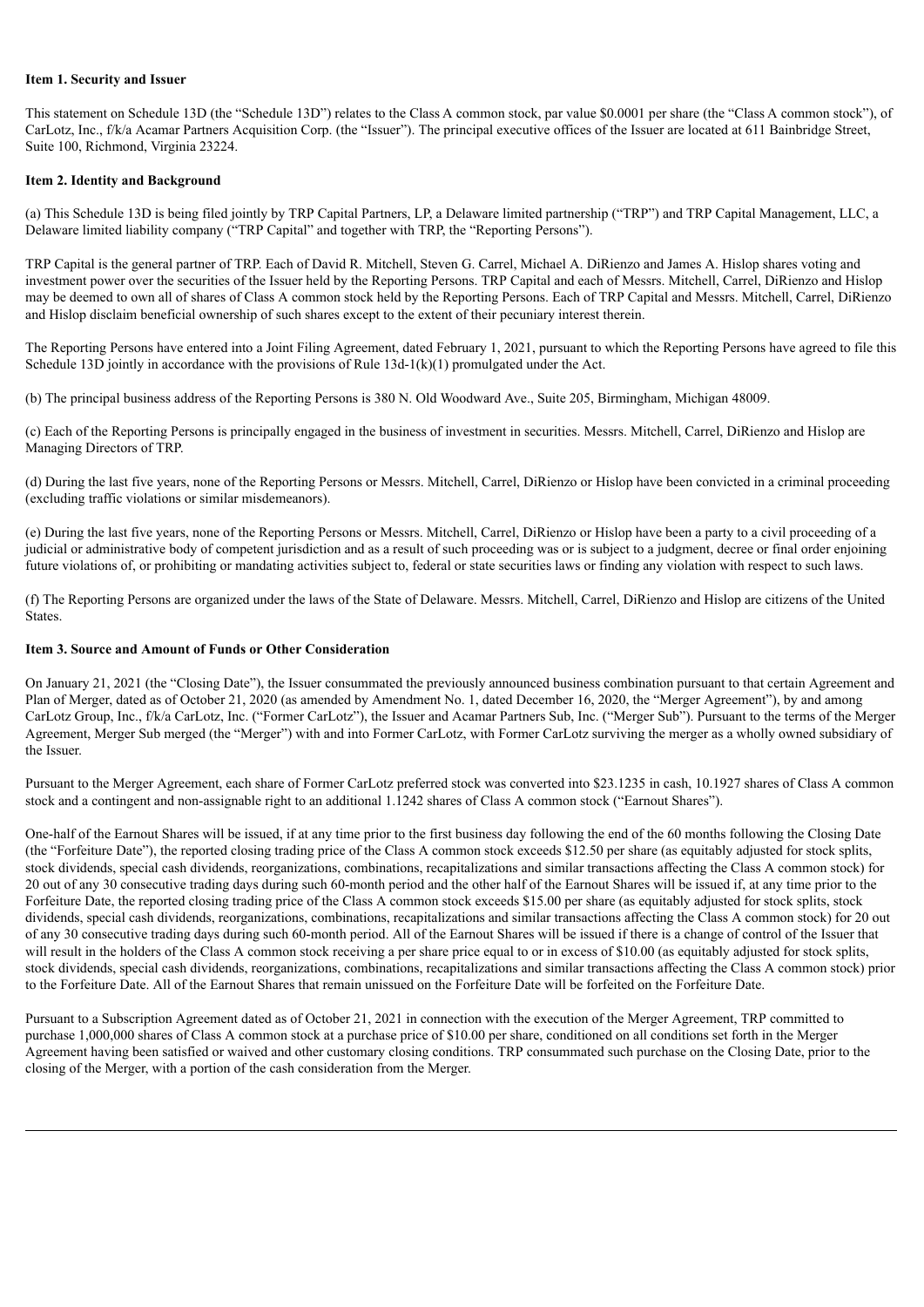As part of the Merger, TRP received 20,739,678 shares of Class A common stock and 2,287,420 Earnout Shares.

The Reporting Persons used their own working capital to acquire all of the foregoing equity securities of the Issuer.

#### **Item 4. Purpose of Transaction**

The information set forth in Items 3 and 6 of this Schedule 13D are incorporated by reference in their entirety in to this Item 4.

Messrs. Mitchell and Carrel are members of the Issuer's board of directors.

The Reporting Persons acquired the securities reported herein for investment purposes. In their capacity as significant stockholders of the Issuer, the Reporting Persons intend to take an active role in working with the Issuer's management and the board of directors on operational, financial and strategic initiatives. The Reporting Persons review and intend to continue to review, on an ongoing and continuing basis, their investment in the Issuer. Depending upon the factors discussed below and subject to applicable law, the Reporting Persons may from time to time acquire additional securities of the Issuer or sell or otherwise dispose of some or all of their securities of the Issuer. Any transactions that the Reporting Persons may pursue may be made at any time and from time to time without prior notice and will depend upon a variety of factors, including, without limitation, current and anticipated future trading prices of the securities of the Issuer, the financial condition, results of operations and prospects of the Issuer, general economic, financial market and industry conditions, other investment and business opportunities available to the Reporting Persons, tax considerations and other factors.

#### **Item 5. Interest in Securities of the Issuer**

The information set forth in Items 2 and 3 on the cover pages of this Schedule 13D is incorporated by reference in its entirety into this Item 5.

(a) – (c) As of the date hereof, TRP holds 21,739,678 shares of Class A common stock, representing approximately 19.1% of the outstanding shares of Class A common stock. As a result of the foregoing and the relationships described in Item 2(a) of this Schedule 13D, the Reporting Persons may be deemed to beneficially own in the aggregate 21,739,678 shares of Class A common stock, representing approximately 19.1% of the Class A common stock. The percentage of the outstanding shares of Class A common stock held by the Reporting Persons is based on 113,670,060 shares of Class A common stock outstanding as of January 21, 2021.

(d) Except as described in this Item 5, no one other than the Reporting Persons has the right to receive, or the power to direct the receipt of, dividends from, or the proceeds from the sale of, any of the Class A common stock beneficially owned by the Reporting Persons as described in this Item 5.

(e) Not applicable.

#### **Item 6. Contracts, Arrangements, Understandings or Relationships with Respect to Securities of the Issuer**

The information provided or incorporated by reference in Items 3, 4 and 5 is incorporated by reference herein.

#### *Stockholders Agreement*

On January 21, 2021, the Issuer, TRP, Acamar Partners Sponsor I LLC (the "Sponsor") and the Michael W. Bor (together with TRP and the Sponsor, the "Stockholder Parties") entered into a stockholders agreement (the "Stockholders Agreement") pursuant to which (A) (i) for so long as TRP holds at least 10% of the issued and outstanding shares of the Company, TRP will have the right to nominate two directors for election to the board of directors of the Issuer, (ii) for so long as the Sponsor, or, in case the Sponsor is dissolved, the individuals identified in Exhibit A to the Stockholders Agreement collectively, holds at least 3% of the issued and outstanding shares of the Issuer, the Sponsor will have the right to nominate two directors to the board of directors of the Issuer (at least one of whom will be an independent director), (iii) for so long as Mr. Bor is the chief executive officer of the Issuer or he, together with his affiliated family trusts, holds at least 10% of the issued and outstanding shares of the Issuer, he will be nominated for election to the board of directors of the Issuer and (iv) the remaining directors, all of which must be independent directors, will be nominated by the Nominating and Corporate Governance Committee, (B) the size of the board of directors of the Issuer will initially be set at nine members, and thereafter may be changed from time to time by resolution of the board of directors of the Issuer in accordance with the Issuer's certificate of incorporation, and (C) the Company's certificate of incorporation shall provide that the Company shall have a classified board of directors, with three classes of directors.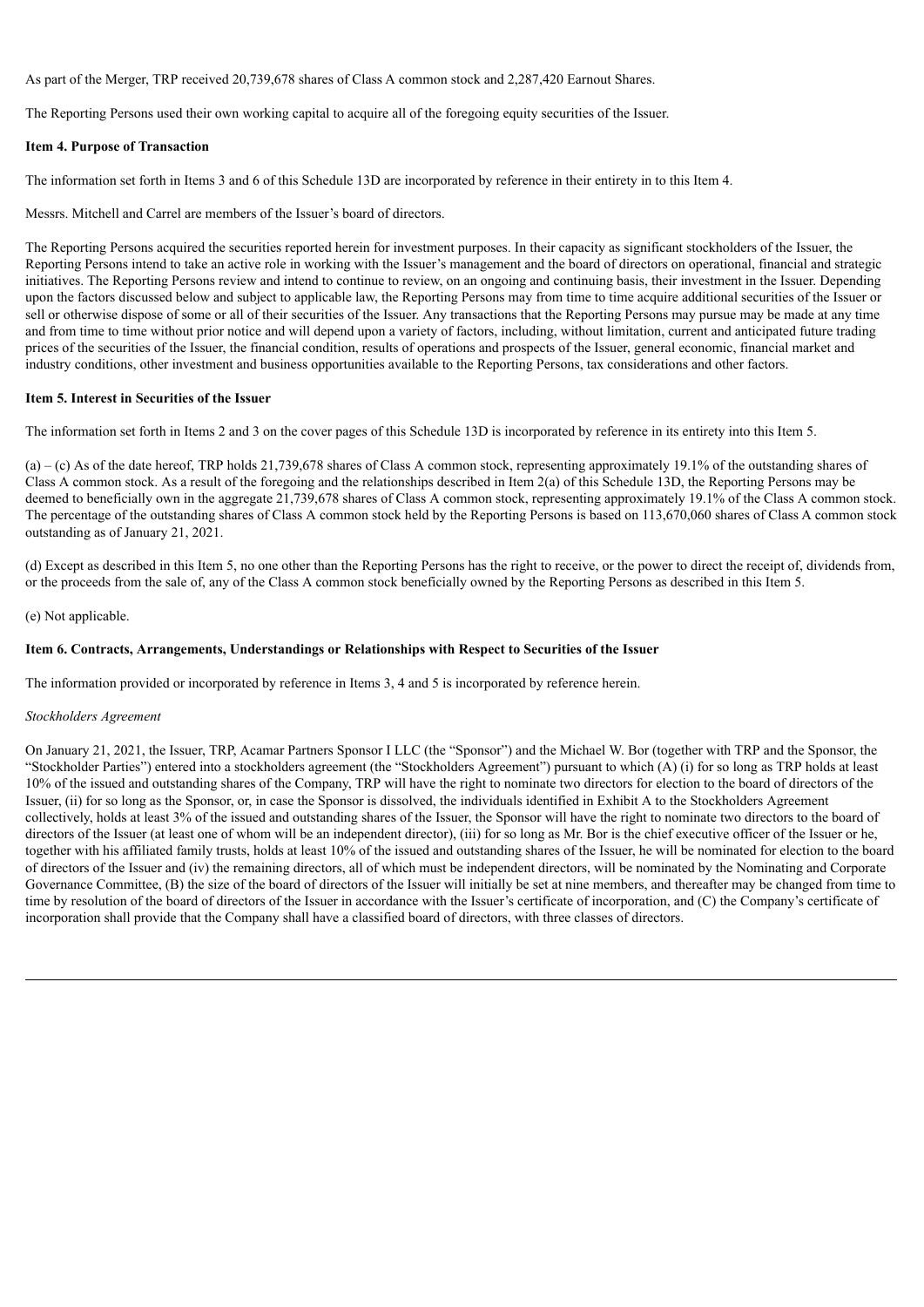#### *Registration Rights and Lock-Up Agreement*

On January 21, 2021, the Issuer entered into the Registration Rights and Lock-Up Agreement with the Holders, including Mr. Bor, requiring the Issuer to, among other things, file a registration statement to register the resale of certain shares of the Class A common stock held by the Holders within 45 days after the Closing Date and to use reasonable best efforts to cause such registration statement to be declared effective as soon as possible after such initial filing, but no later than the earlier of (i) the 90th day (or the 120th day if the SEC notifies that it will "review" such registration statement) following the Closing Date and (ii) the 10th business day after the date the SEC notified that such registration statement will not be "reviewed" or will not be subject to further review. In addition, pursuant to the terms of the Registration Rights and Lock-Up Agreement and subject to certain requirements and customary conditions, TRP, Mr. Bor and the Sponsor (the "Demanding Holders") each have two demand rights under which they may demand, at any time and from time to time, that the Issuer file a registration statement on Form S-3 (or Form S-1 if Form S-3 is not available) to register the securities of the Issuer held by such Demanding Holder, and each may specify that such demand registration take the form of an underwritten offering pursuant to such registration statement. Once the resale registration statement has been filed and declared effective, the Demanding Holders have unlimited rights to request the Issuer register an underwritten offering pursuant to such registration statement. Holders will also have "piggy-back" registration rights, subject to certain requirements and customary conditions. The Registration Rights and Lock-Up Agreement provides that the Issuer will pay certain expenses relating to such registrations and indemnify the Holders against (or make contributions in respect of) certain liabilities that may arise under the Securities Act of 1933, as amended.

The Registration Rights and Lock-Up Agreement further provides for the securities of the Issuer held by certain of the Holders to, subject to certain exceptions, be locked-up until the earliest of: (i) 180 days from the Closing Date; (ii) the last consecutive trading day where the last reported sale price of the Class A common stock equals or exceeds \$12.00 per share for any 20 trading days within a 30-trading day period commencing at least 150 days after the Closing Date; or (iii) such date on which the Issuer completes a liquidation merger, stock exchange, reorganization or other similar transaction that results in all of the Issuer's stockholders having the right to exchange their shares of Class A common stock for cash, securities or other property.

#### **Item 7. Material to be Filed as Exhibits**

| Exhibit<br><b>Number</b> | <b>Description</b>                                                                                                                                                                                                                                                                                |
|--------------------------|---------------------------------------------------------------------------------------------------------------------------------------------------------------------------------------------------------------------------------------------------------------------------------------------------|
|                          | <b>Joint Filing Agreement</b>                                                                                                                                                                                                                                                                     |
| $\overline{2}$           | <u>Agreement and Plan of Merger, dated as of October 21, 2020, by and among Acamar Partners Acquisition Corp., Acamar Partners Sub,</u><br>Inc. and CarLotz, Inc. (incorporated by reference to Exhibit 2.1 to the Issuer's Current Report on Form 8-K filed January 27, 2021).                   |
| $\overline{3}$           | Amendment No. 1 to Agreement and Plan of Merger, dated as of December 16, 2020, by and among Acamar Partners Acquisition Corp.,<br>Acamar Partners Sub, Inc. and CarLotz, Inc. (incorporated by reference to Exhibit 2.1.1 to the Issuer's Current Report on Form 8-K filed<br>January 27, 2021). |
| $\overline{4}$           | Form of Subscription Agreement (incorporated by reference to Exhib10.3 to the Issuer's Current Report on Form 8-K filed October 22,<br>2020.                                                                                                                                                      |
| $\overline{5}$           | Registration Rights and Lock-Up Agreement, dated as of January 21, 2021, by and among the Issuer and the other parties thereto<br>(incorporated by reference to Exhibit 10.1 to the Issuer's Current Report on Form 8-K filed January 27, 2021).                                                  |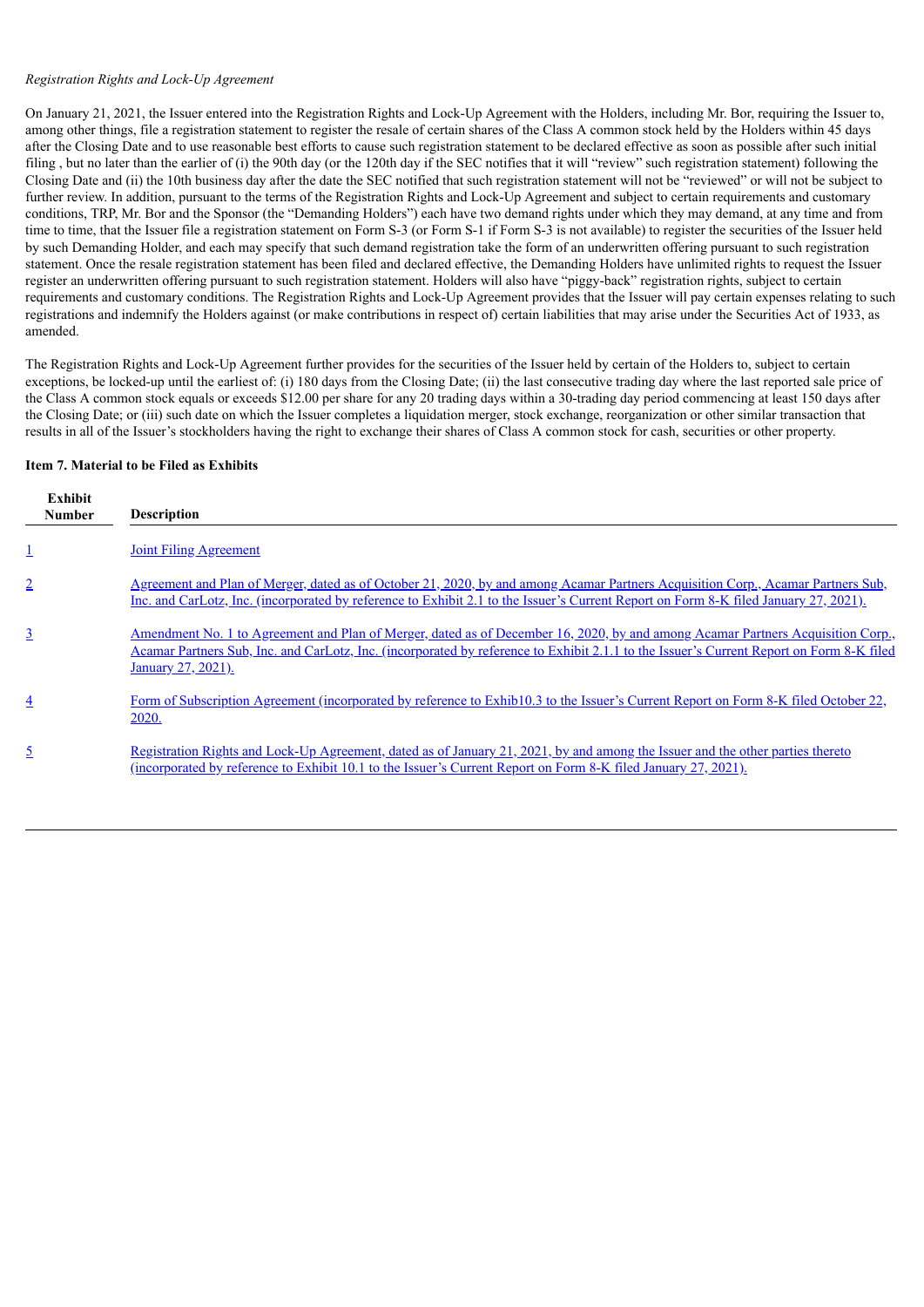#### **SIGNATURES**

After reasonable inquiry and to the best of my knowledge and belief, I certify that the information set forth in this statement is true, complete and correct.

### Date: February 1, 2021 **TRP Capital Partners, L.P.**

By: /s/ David R. Mitchell Name: David R. Mitchell Title: Managing Director

#### **TRP Capital Management, LLC**

By: /s/ David R. Mitchell

Name: David R. Mitchell Title: Managing Director